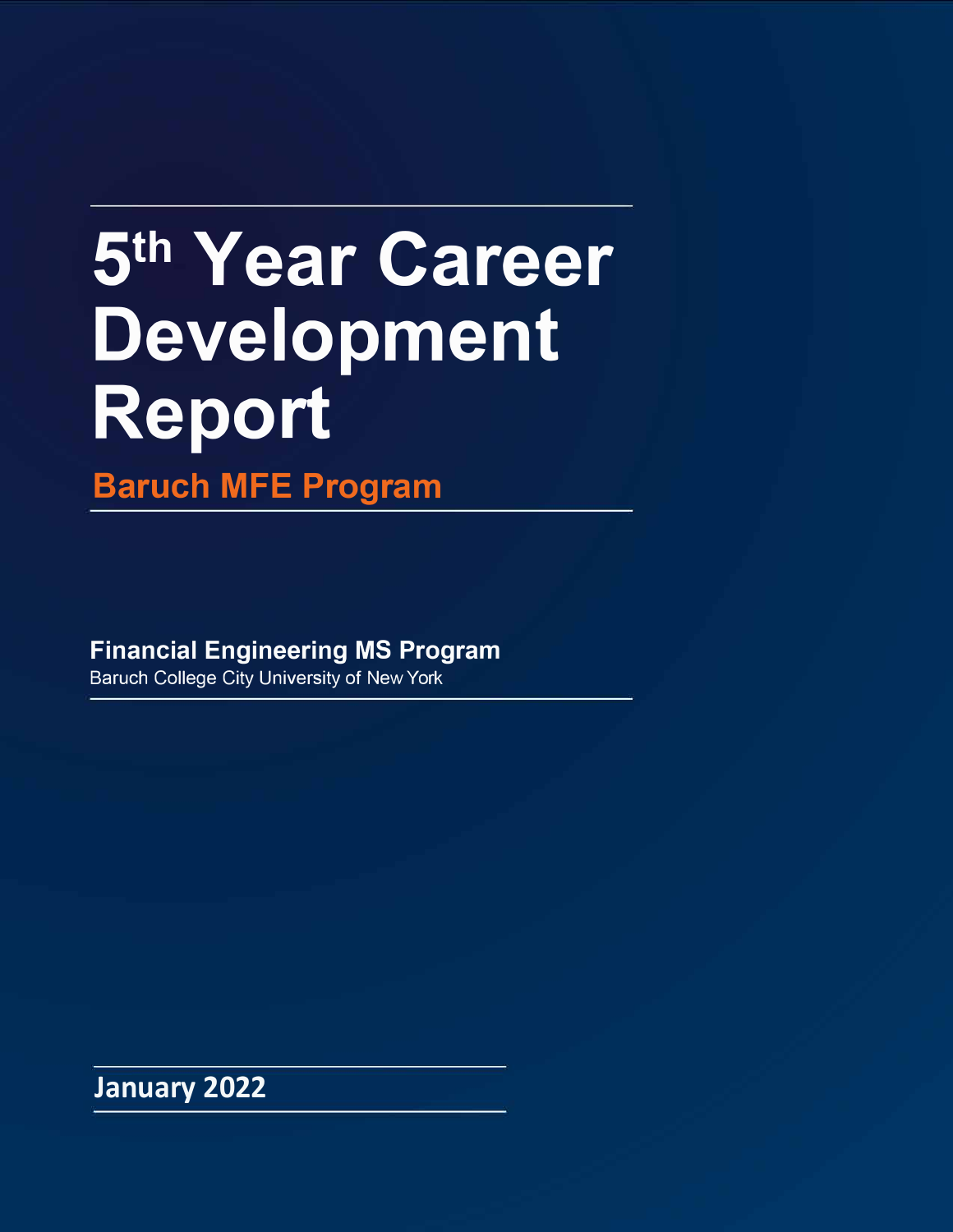## **5 th Year Quant Career Development Report**

**Master of Financial** 

**Engineering** 

 $\mathbf{Bar}$ ich $\mathop{\mathrm{Coh}}\nolimits$ iec

WEISSMAN SCHOOL OF ARTS AND SCIENCES

## **Baruch MFE Program**

*January 2022*

### <span id="page-1-0"></span>**Table of Contents**

The Baruch College Financial Engineering Master's Program produces competitive, successful, and highly skilled financial practitioners by promoting the study of mathematical and algorithmic models in finance. A distinguishing factor is the strength and unity of the alumni community, as evidenced by the 87% response rate to the career development survey that forms the basis of this report.

## <span id="page-1-1"></span>**Report Overview**

This third edition of the Baruch MFE Career Development Report presents the results of a career development survey conducted on Baruch MFE classes of 2014 to 2016, who have been working for 4 to 6 years after graduation. Of the 82 alumni surveyed, 71 responded, representing an 87% response rate. Two survey responses were excluded due to inapplicability and the remaining 69 form the basis of the report.



90% of alumni continue to work in the financial services industry and 77% work in the United States within the Greater New York City area.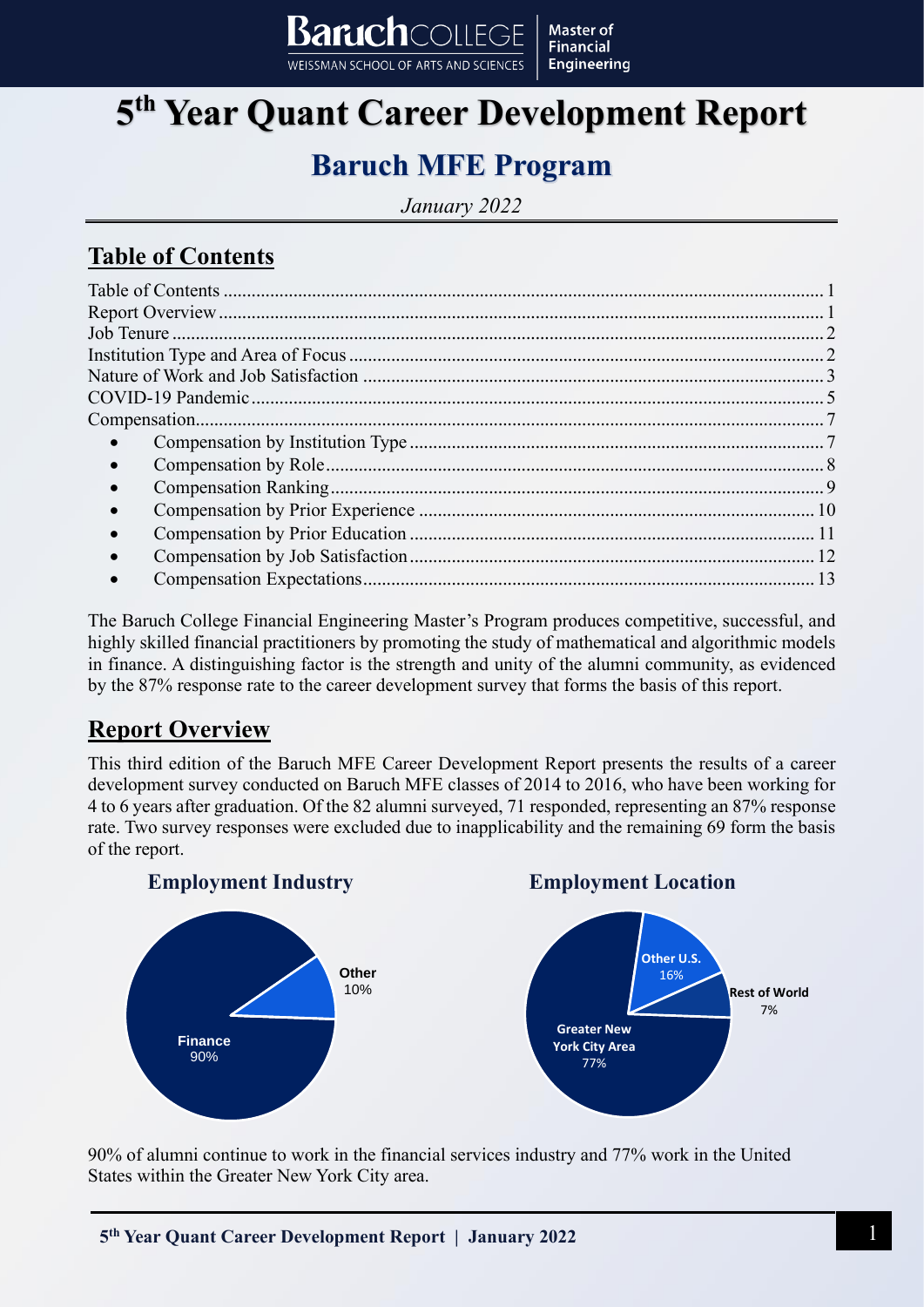WEISSMAN SCHOOL OF ARTS AND SCIENCES

**Baruch**courge

## <span id="page-2-0"></span>**Job Tenure**

After completion of the Baruch MFE program, 36% of alumni continued employment at their initial post-MFE firm or changed jobs once. 38% have remained with their current firm for over 4 years.

**Master of Financial Engineering** 

<span id="page-2-1"></span>

1 Any response containing more than 3 asset classes counts towards macro/cross-asset.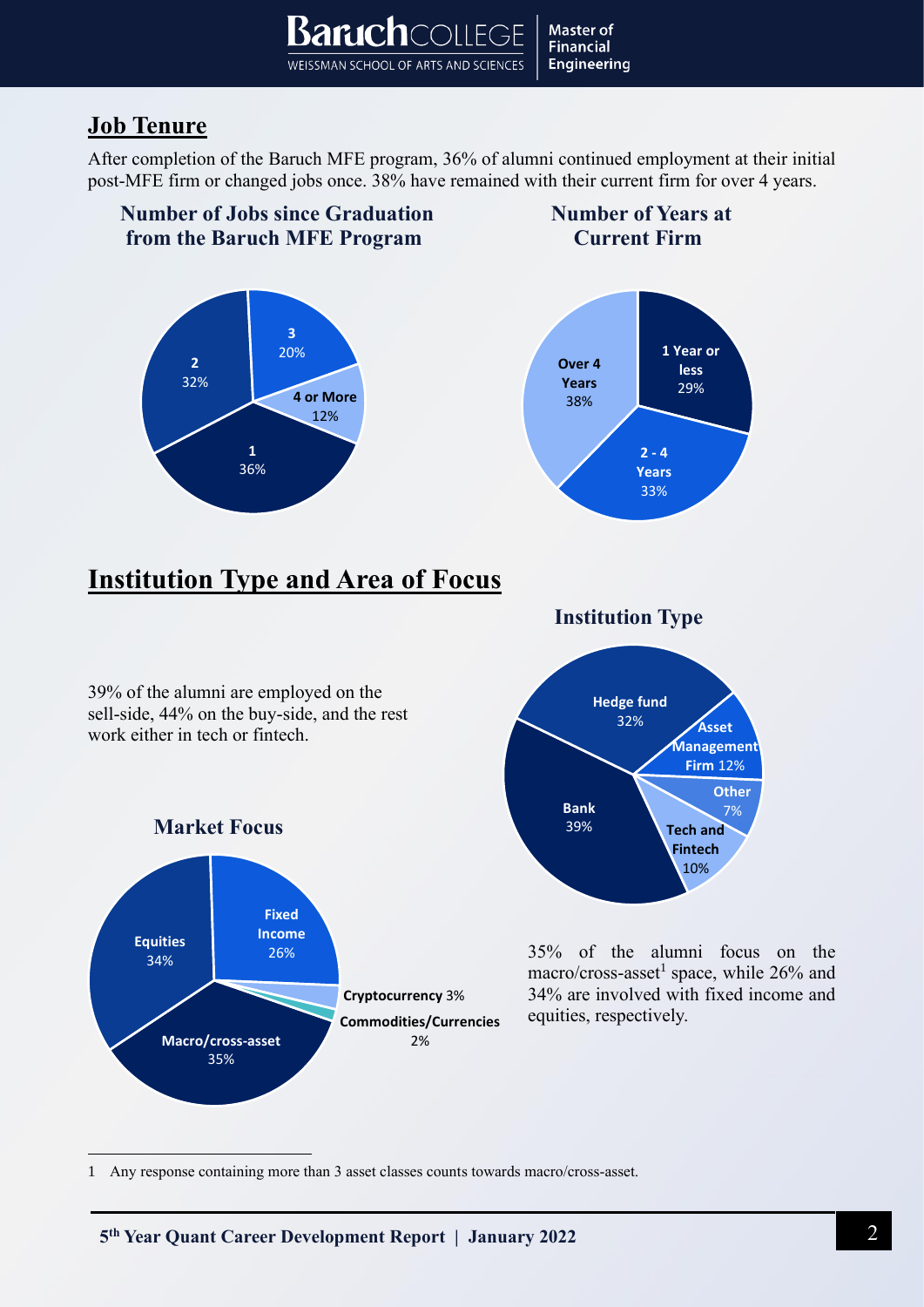## <span id="page-3-0"></span>**Nature of Work and Job Satisfaction**

Over 50% of alumni perform coding, data analysis, and modelling on a daily basis.

WEISSMAN SCHOOL OF ARTS AND SCIENCES



**Master of Financial** 

**Engineering** 

over 70% of their work.





88% of alumni are using knowledge acquired in the Baruch MFE program in majority of their daily work<sup>2</sup> , and 62% are using the Program's teachings in

#### **Number of People Managed**



33% of the alumni are in managerial positions with 6% leading medium-sized groups.

<sup>2</sup> Usage of Baruch MFE knowledge is reported on a scale of 0 to 10, with 10 representing that 100% of their work relates to or uses knowledge obtained from the Baruch MFE Program and 0 representing that none is relevant.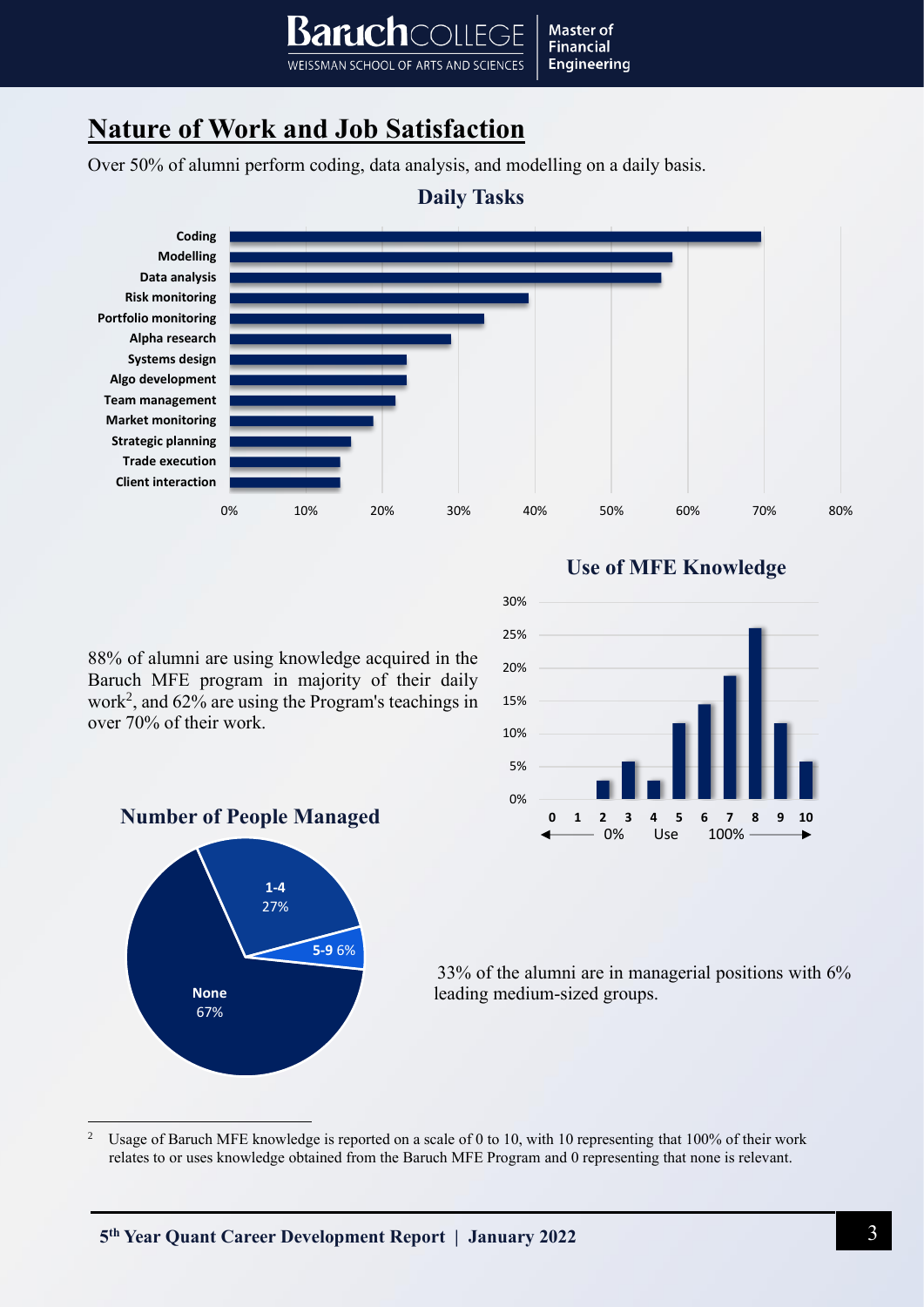

#### **Percentage of Coding in Daily Work**



Over half of alumni report that computer programming exceeds 50% of their daily work.

#### **Most Used Programming Languages**

| Python, $SQL$ , $C++$ , and R are the most  |  |  |  |  |  |  |
|---------------------------------------------|--|--|--|--|--|--|
| commonly used programming languages, each   |  |  |  |  |  |  |
| used by over a quarter of alumni surveyed.  |  |  |  |  |  |  |
| Python is by far the most popular, with 86% |  |  |  |  |  |  |
| adoption rate and SQL coming second at 42%. |  |  |  |  |  |  |

| Language   | <b>Usage Rate</b> |  |  |
|------------|-------------------|--|--|
| Python     | 86%               |  |  |
| SQL        | 42%               |  |  |
| $C++$      | 29%               |  |  |
| R.         | 28%               |  |  |
| <b>VBA</b> | 19%               |  |  |
| Java       | 7%                |  |  |



#### **Job Satisfaction out of 10**

All surveyed alumni report job satisfaction<sup>3</sup> of 4 or above, with  $55%$ reporting a score higher than or equal to 8 (which is the median).

<sup>3</sup> Job satisfaction is reported on a scale of 0 to 10, with 10 being the most satisfied and 0 being the least satisfied.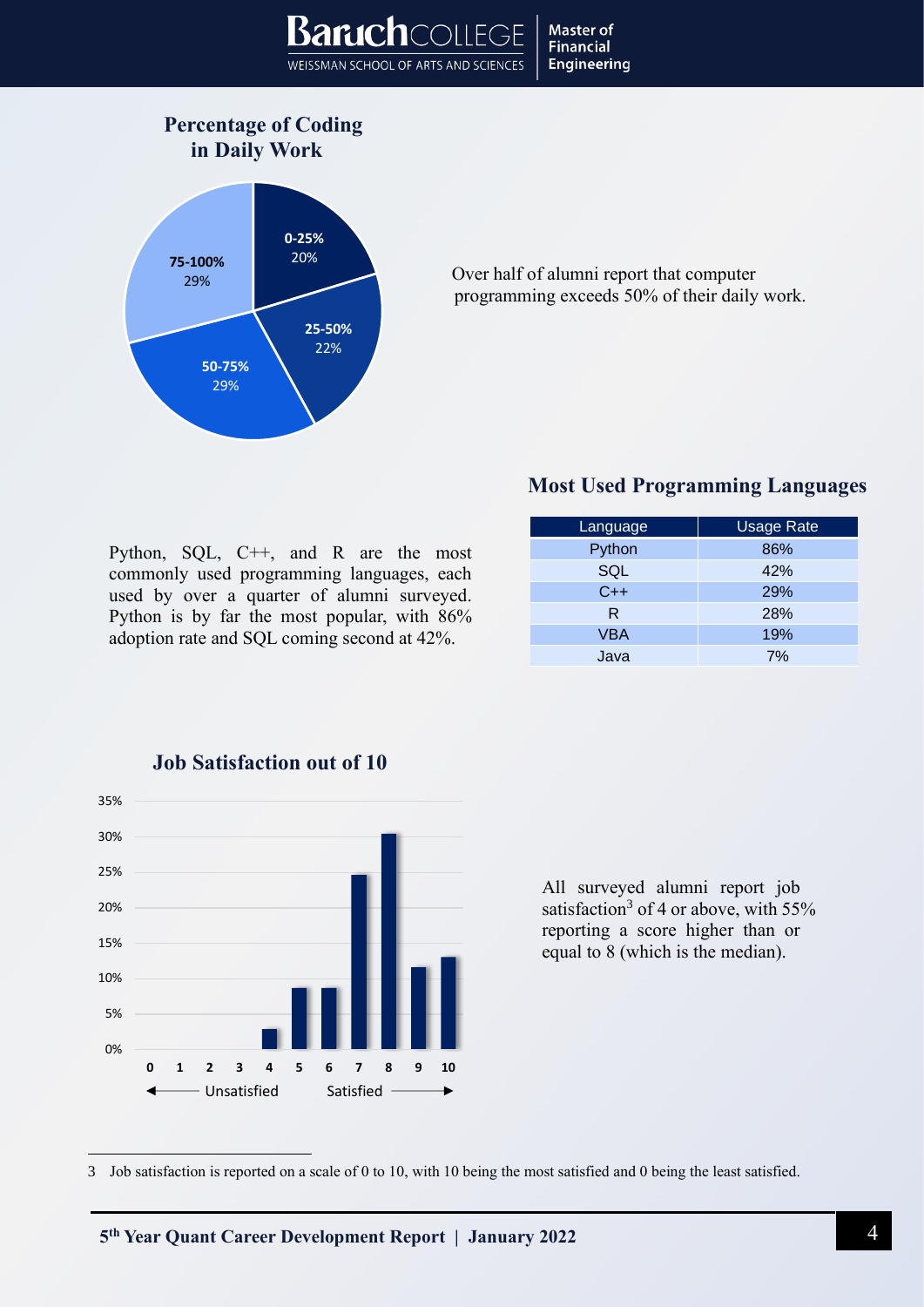## <span id="page-5-0"></span>**COVID-19 Pandemic**

This year's survey continued 2020's special section dedicated to understanding the pandemic's impact on Baruch MFE alumni.



#### **Amount of Time Spent Working from Home since March 2020**

| Percentage of Time | <b>Response Rate</b> |
|--------------------|----------------------|
| 75-100%            | 74%                  |
| 50-75%             | 13%                  |
| $25 - 50%$         | 4%                   |
| $0 - 25%$          | 9%                   |

74% of the alumni surveyed reported that 75-100% of their work schedule was spent working from home. Only 9% of alumni spent 25% or less of their time working from home.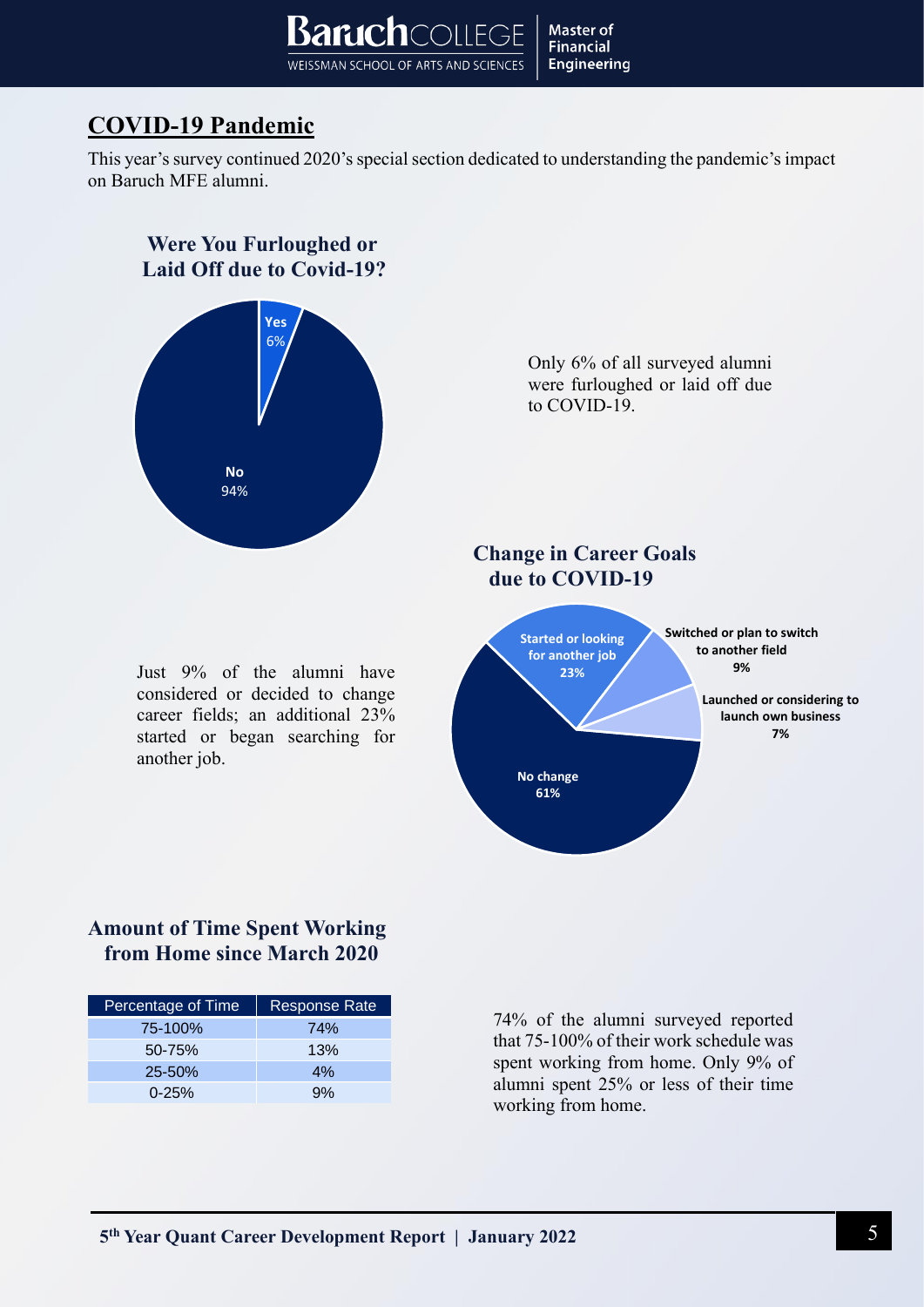#### **Challenges of Working from Home**

Distractions and communication with team members were reported to be the biggest challenges of working from home, with 39% of Baruch MFE alumni indicating both as a challenge. This was followed by overworking at 36% and feeling isolated at 28%.

 **Productivity Working from Home versus in the Office**



## 84% of alumni reported their work from home productivity to be about the same or better relative to their productivity working from the office. **Allocation of Time Saved by Not Commuting 0% 5% 10% 15% 20% 25% 30% 35% 40% 45% 50% Working on a second job or my own business Childcare Indoor leisure (TV etc.) Education/training Exercise/outdoor leisure Working on your primary job Less Productive 16% More Productive** 33% **About the same** 51%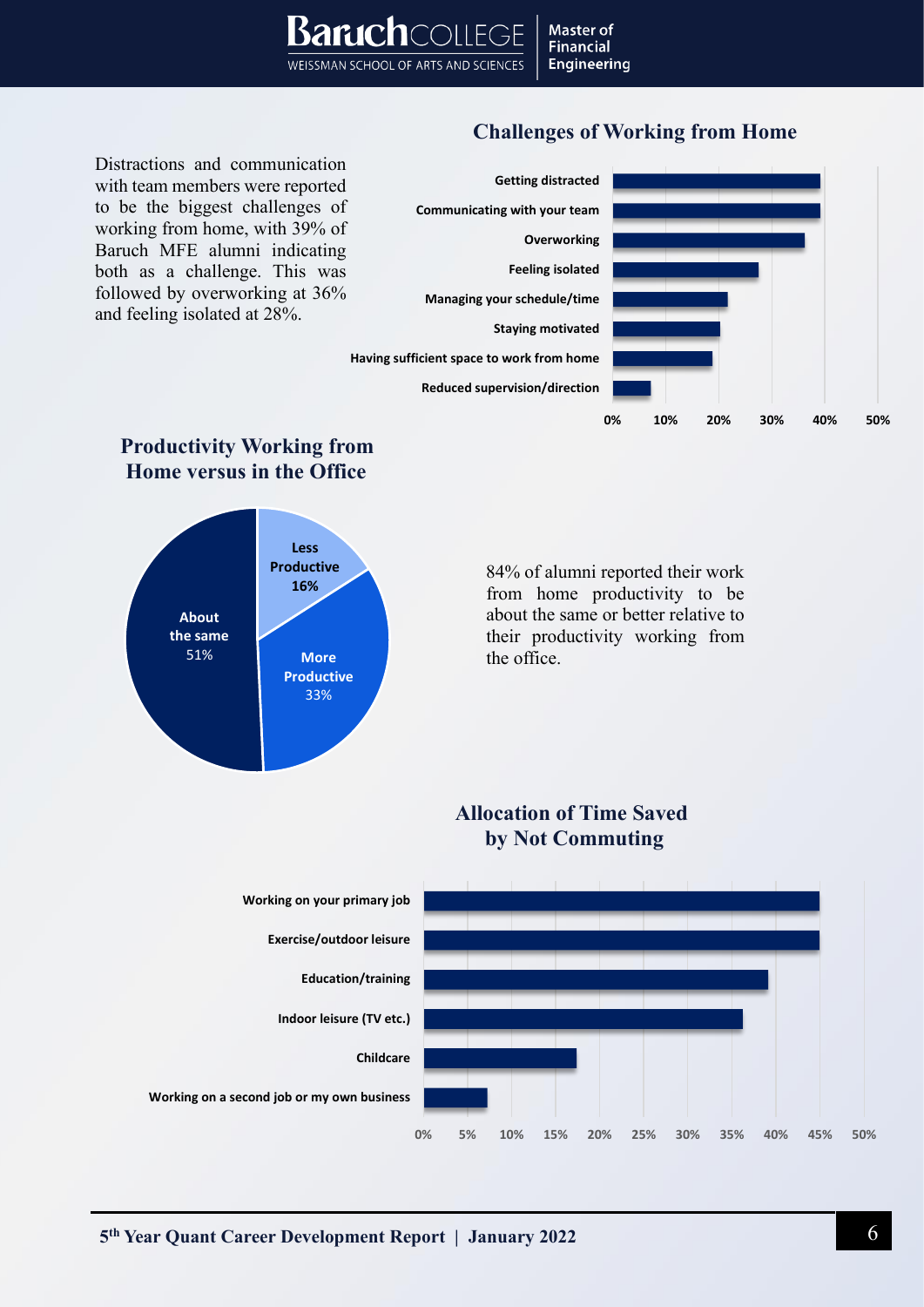## <span id="page-7-0"></span>**Compensation**

The following compensation results are based on the responses of 62 alumni. An additional 7 alumni were excluded as they do not work in finance. This section pertains to total yearly compensation, which includes both base salary and yearly bonus. The reported base salaries concentrate in a compressed range between 100-225k, and the great majority fall below 250k. The charts below show compensation distributions by institution type, role, as well as work experience and education obtained prior to starting the Baruch MFE program.

<span id="page-7-1"></span>• *Compensation by Institution Type* 

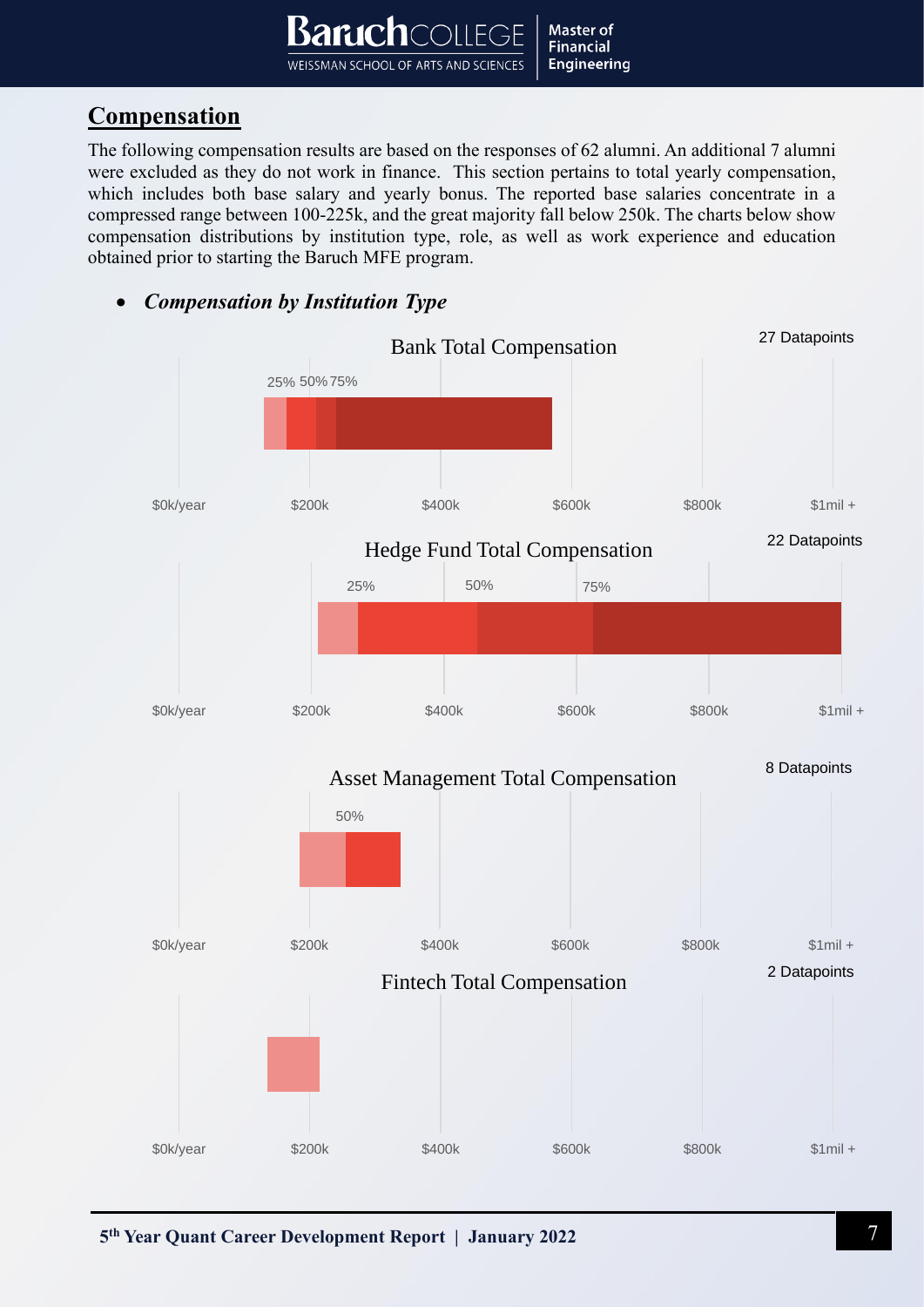WEISSMAN SCHOOL OF ARTS AND SCIENCES

 $\bigcirc$ 

**Master of Financial Engineering** 

Banıch

<span id="page-8-0"></span>• *Compensation by Role*

![](_page_8_Figure_2.jpeg)

**5 th Year Quant Career Development Report | January 2022** 8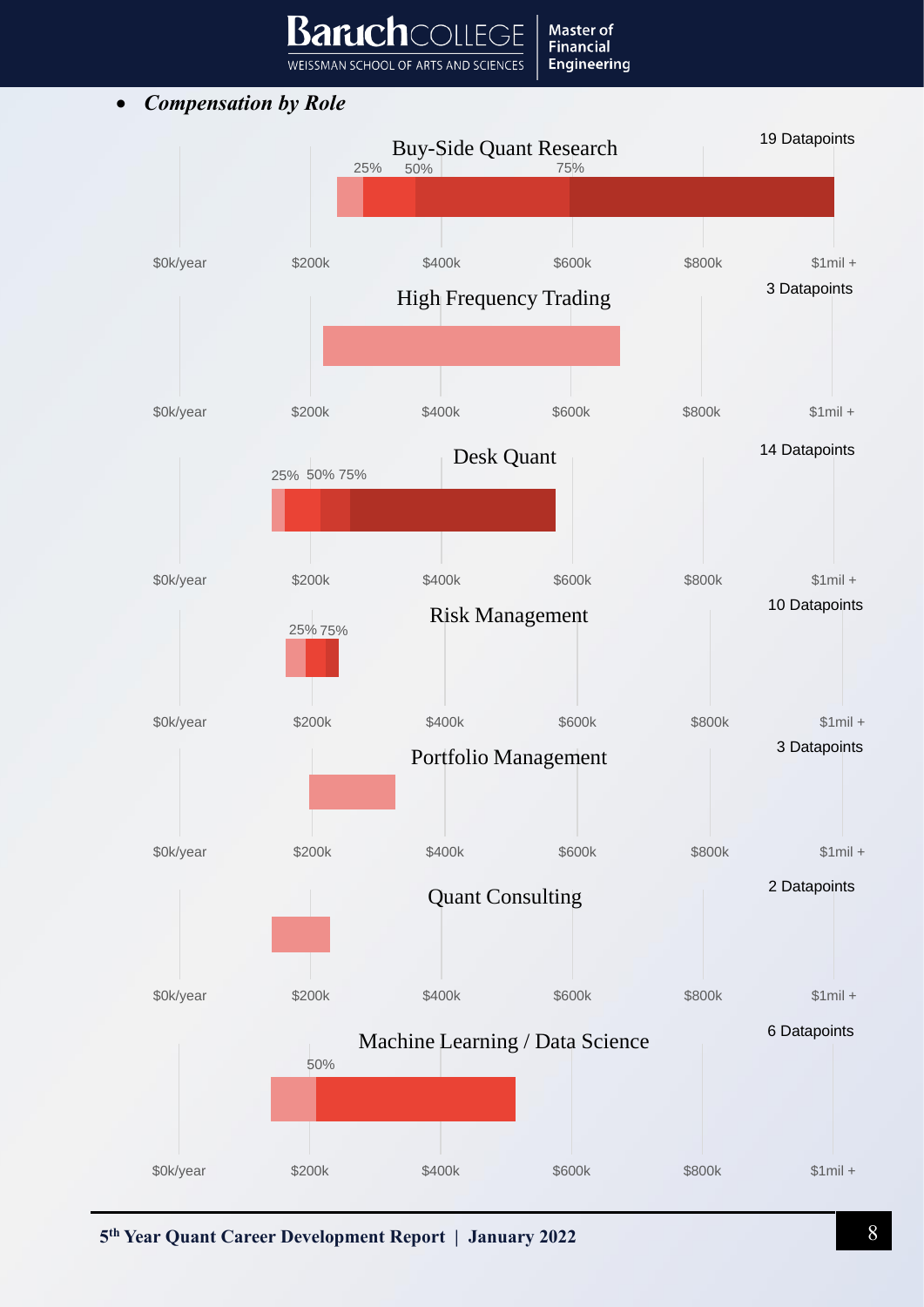#### <span id="page-9-0"></span>• *Compensation Ranking*

In this section, median compensation data from the prior three years of Baruch MFE survey responses was compared for the top three highest paying groups.

![](_page_9_Figure_3.jpeg)

Institution Type

| 2019 | 2020 | 2021 |
|------|------|------|
| 24   | 29   | 27   |
| 14   | 16   | 22   |
| b    |      |      |
|      |      |      |

![](_page_9_Figure_6.jpeg)

Data Points 2019 2020 2021 High Frequency Trading 4 4 4 3 Desk Quant 8 11 14 Buy-Side Quant Research 9 15 19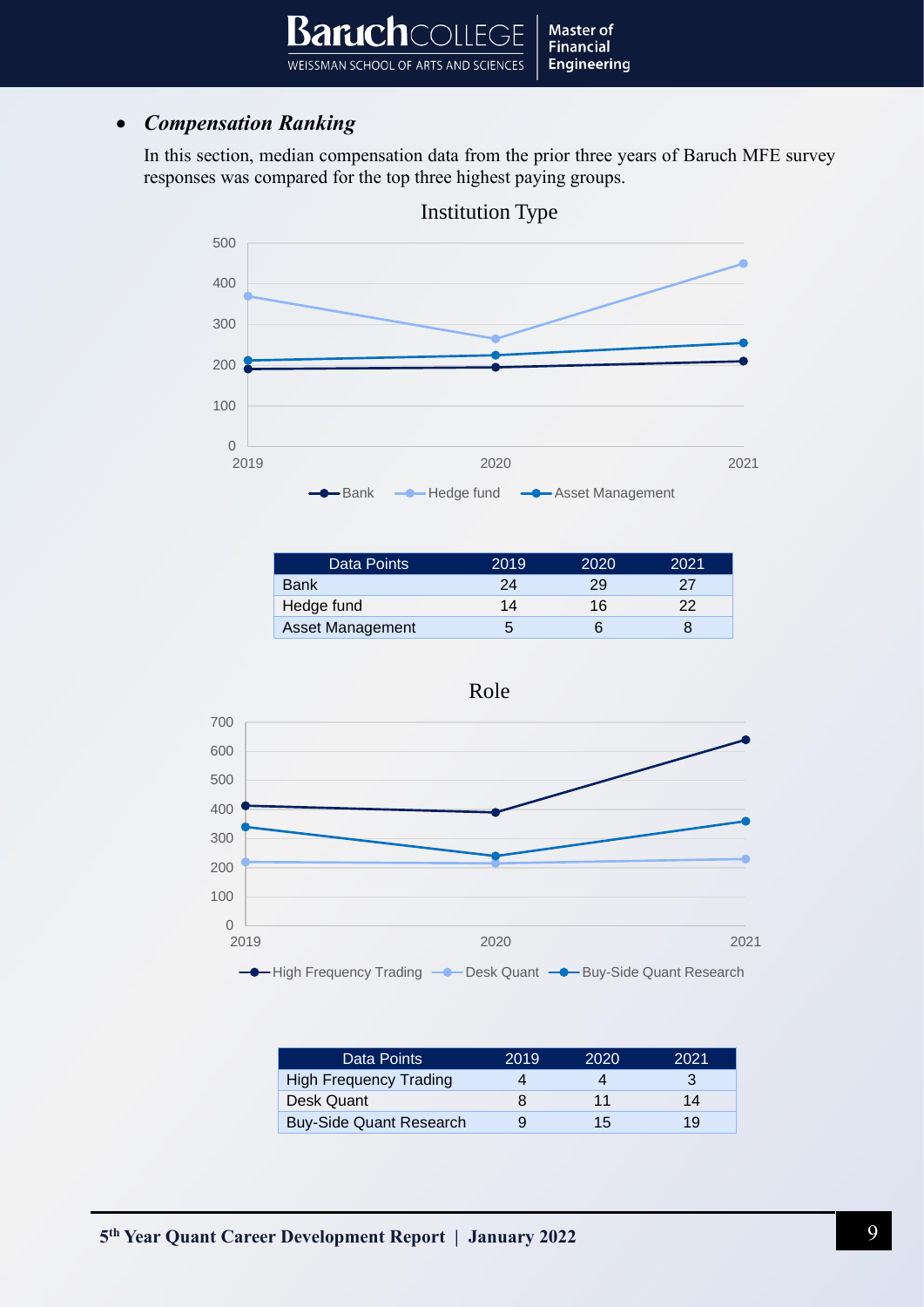#### <span id="page-10-0"></span>• *Compensation by Prior Experience*

Here, prior experience refers to the amount of work experience before joining the Baruch MFE Program. The meritocratic nature of the finance industry and the fact that prior work experience is often not finance-related make it possible for alumni with one year or fewer prior work experience to reach the highest level of compensation.

![](_page_10_Figure_3.jpeg)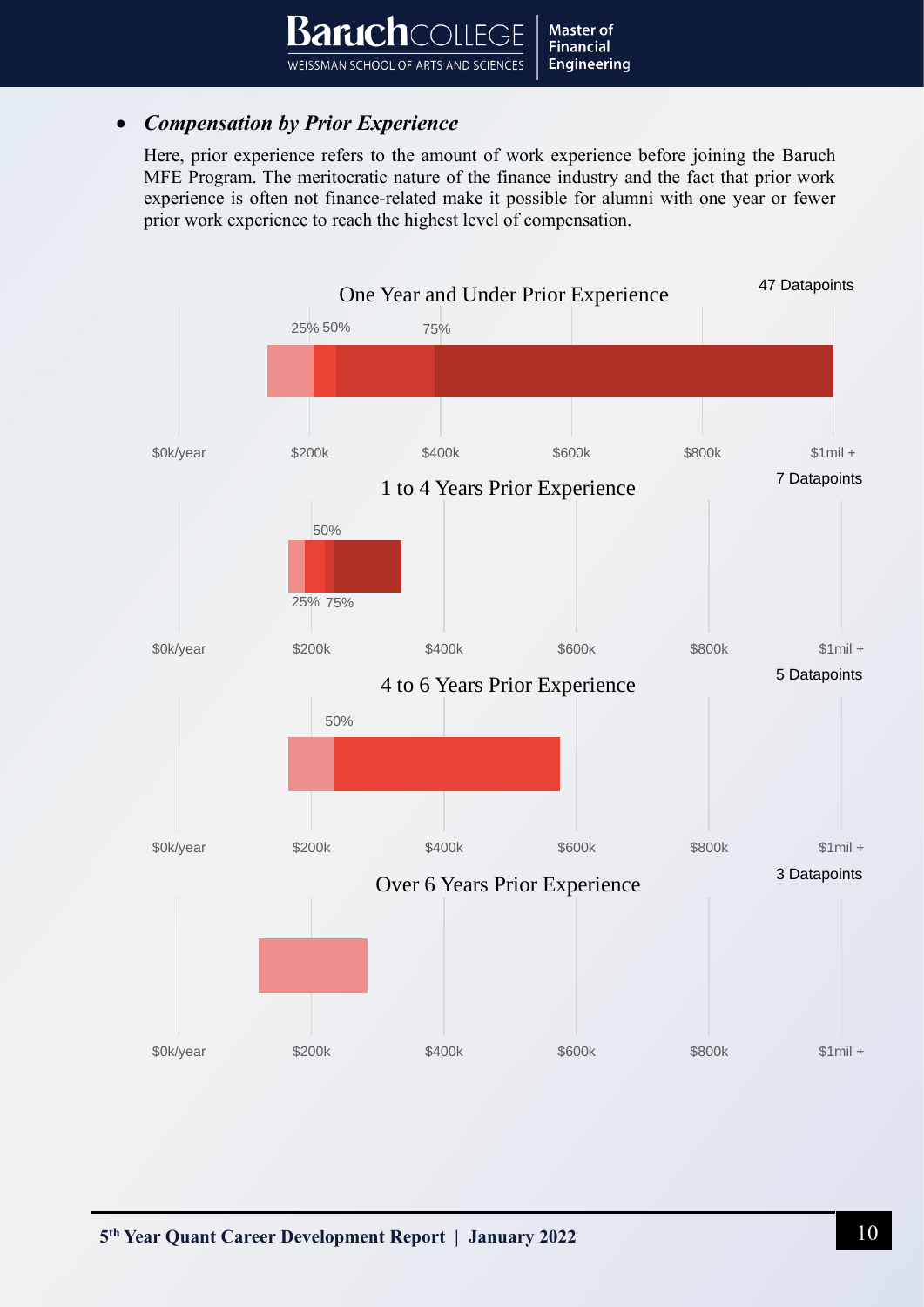#### <span id="page-11-0"></span>• *Compensation by Prior Education*

Here, prior education refers to the highest level of education attained before joining the Baruch MFE program. Previous graduate degrees did not seem to influence total pay significantly. The broadest range of compensation is seen among alumni who only held a bachelor's degree before joining, albeit the compensation medians are relatively close for all levels of prior education.

![](_page_11_Figure_3.jpeg)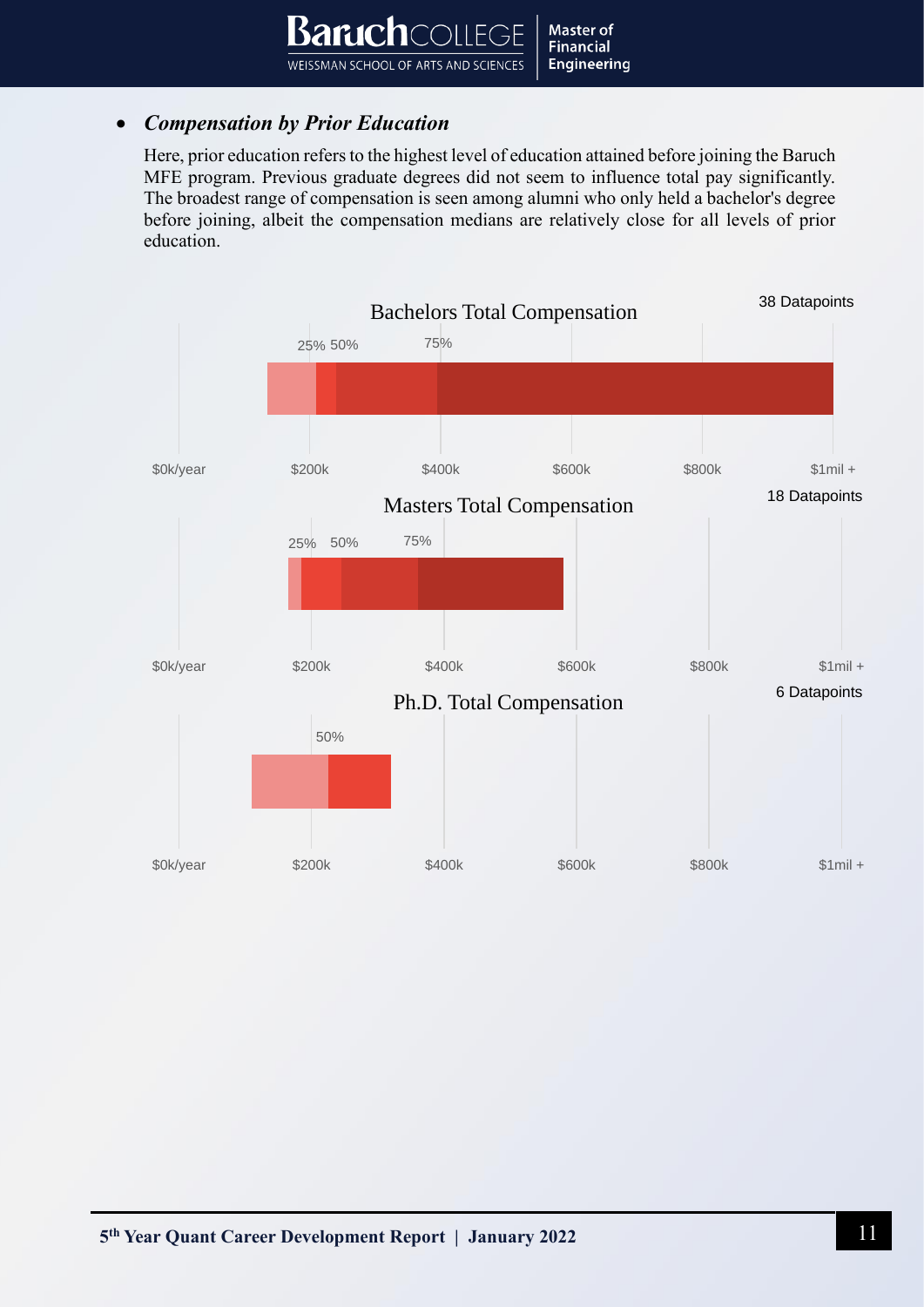#### <span id="page-12-0"></span>• *Compensation by Job Satisfaction*

In this section, Baruch MFE survey respondents were separated into three roughly equal groups based on their job satisfaction rating. The following shows the total compensation distribution for these three groups.

![](_page_12_Figure_3.jpeg)